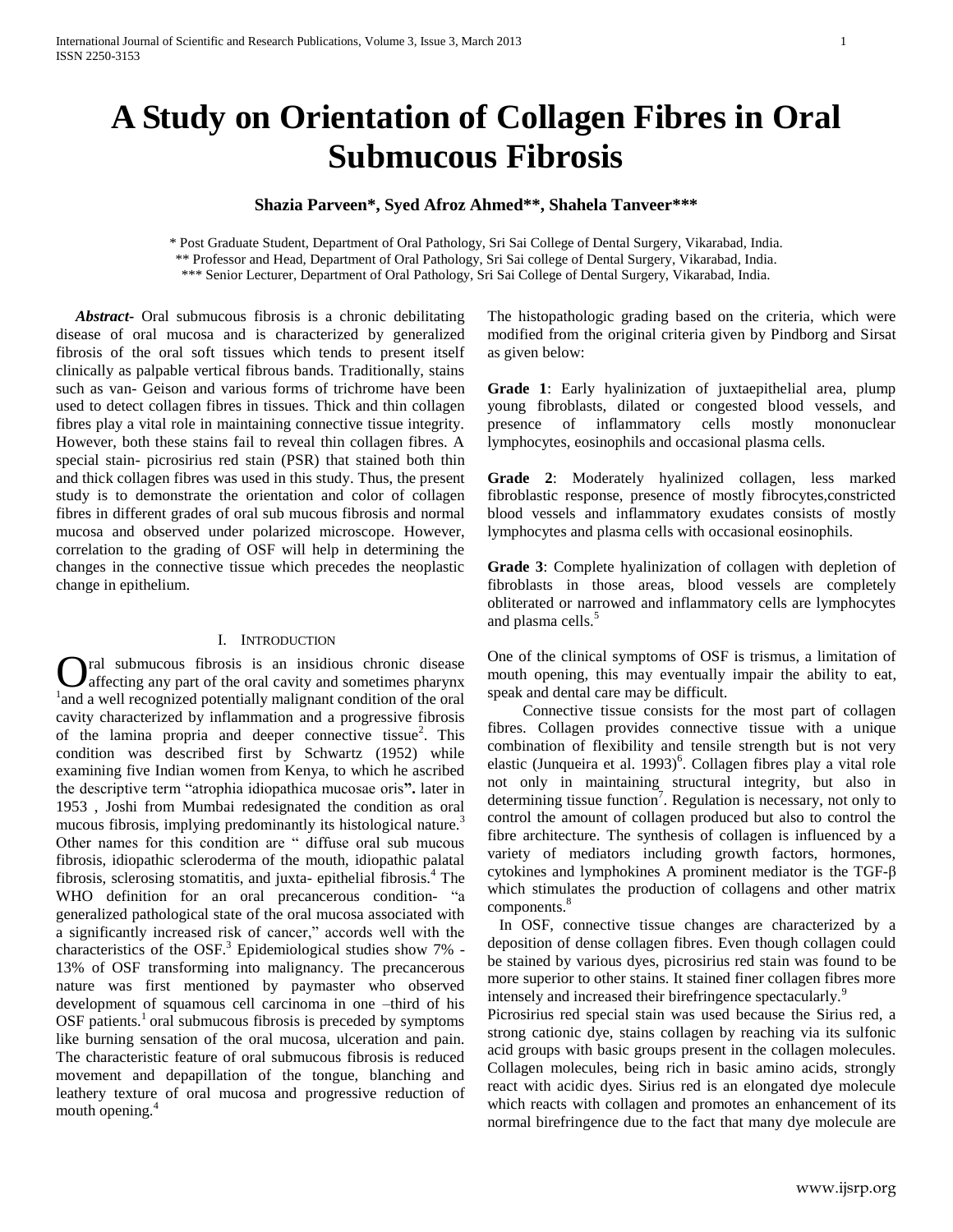aligned parallel with the long axis of the each collagen molecule.<sup>10</sup>

Further an attempt was made to correlate changes in orientation and color of collagen fibres with OSMF and normal mucosa.<sup>8</sup>

## II. MATERIAL AND METHODS

 Total study group was comprised of 18 paraffin embedded archival blocks of OSF and 10 paraffin embedded archival blocks of normal mucosa as control group. The age group ranging from 17 to 40 years.

From each of the paraffin embedded tissue block, two sections of 5 µm thickness were prepared. One section were stained with haematoxylin and eosin stain, the other with picrosirius red stain. The picrosirius red stained sections were examined using polarizing microscope and the thickness of collagen fibres and their orientation with respect to the epithelium was assessed.

The thickness of the collagen fibres were examined by using Leica research microscope under polarized light and the orientation and thickness of the fibres was assessed.

The thickness of collagen fibres are measured using a micrometer eye piece.

## III. RESULTS

 Our study revealed the results as follows: In mild cases of OSF, we examined loosely arranged thin collagen fibres in yellowish orange color. In moderate cases of OSF, we examined both thick and thin collagen fibres, where thin fibres showing, yellowish orange color and thick fibres showing, red colored fibres. In advanced cases of OSF, we observed tightly packed bundles of collagen fibres in red color and most of the fibres were seen parallel to the epithelium. In control group, the orientation of collagen fibres were haphazardly arranged with respect to the epithelium

## **Evaluation using polarizing microscope**

We evaluated polarizing colors of collagen fibres in OSMF and compared with those of control group. In mild case of OSF, the polarizing color of thin collagen fibres is yellowish orange in color. In moderate cases of OSF, the polarizing color of fibres is both red and yellowish orange as this stage contains both thick and thin collagen fibres. In advanced stage of OSMF, it was observed that the polarizing color of thick fibres showed red color. As the disease shows the severity, the color of the collagen fibres gets brighter. The intensity of brightness of collagen viewed with polarized light depends not only on collagen birefringence but also on the orientation of fibres with respect to the polars. However, the tight packing of collagen fibres in severe cases resulted in orange red- red color throughout the sections.

| SI.No | <b>Histopathological</b><br>grades | <b>Number</b><br>of cases | <b>Percentages</b><br>$\frac{9}{0}$ |
|-------|------------------------------------|---------------------------|-------------------------------------|
|       | Grade 1 (mild)                     | 12                        | 26.1                                |
| っ     | Grade 2 (moderate)                 | 14                        | 30.4                                |
| 3     | Grade 3 (severe)                   |                           | 21.7                                |
| 4     | Normal (control<br>group)          | 10                        | 21.7                                |
|       | TOTAL.                             |                           |                                     |

**Table 1: Total number of OSF cases with respect to the histopathological grading.**

| <b>Histological</b><br>grading | Thin fibres (upper<br>half)<br>MEAN±SD um | Thin fibres (lower<br>half)<br>MEAN±SD um |
|--------------------------------|-------------------------------------------|-------------------------------------------|
| Grade 1                        | $4.33 \pm 0.65$ µm                        | $4.00\pm0.74 \mu m$                       |
| Grade 2                        | $3.14 \pm 0.86$ um                        | $2.86 \pm 0.77$ um                        |
| Grade 3                        | $3.20 \pm 0.63$ um                        | $2.50\pm0.85$ um                          |
| <b>NORMAL</b>                  | $2.04 \pm 1.55 \mu m$                     | $1.72 \pm 1.68 \mu m$                     |
| <b>TOTAL</b>                   | $3.23 \pm 1.23$ um                        | $2.83 \pm 1.30 \text{ µm}$                |

**Table 2: showing average number of thin fibers in the lower half and upper half of the connective tissue**



**Statistical Analysis: Paired t test. P value =0.006 Significant at 5% level of significance.**



**Fig 1: Photomicrograph showing parallel orientation of collagen fibres in grade II OSF patients observed using polarizing microscope.**



**Fig 2: Photomicrograph showing both thin and thick collagen fibres. Thin fibres showing yellow-orange colour and thick fibres showing orange-red colour.**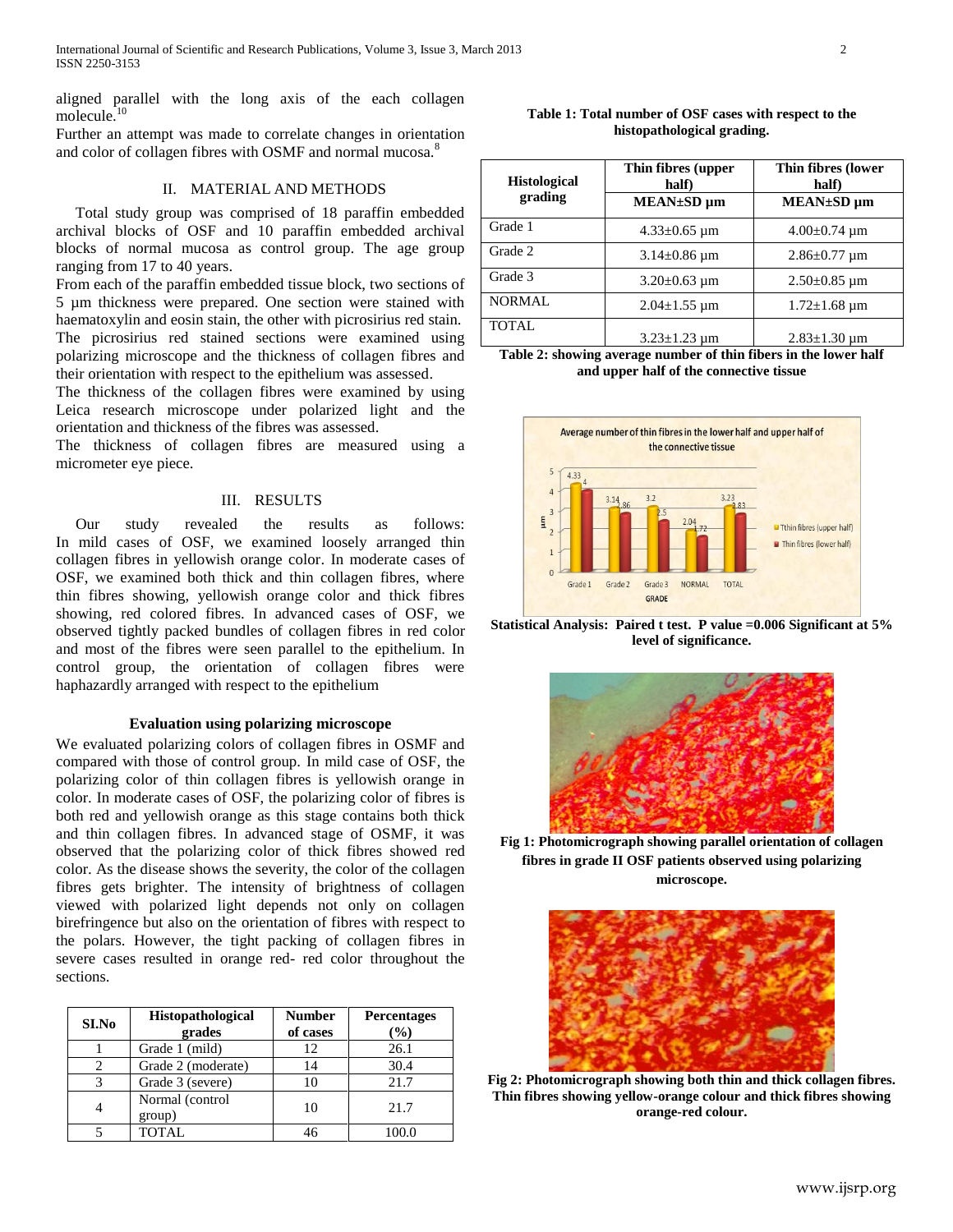| <b>Histological grading</b> | Thick fibres (upper<br>half) | <b>Thick fibres (lower</b><br>half) |
|-----------------------------|------------------------------|-------------------------------------|
|                             | MEAN±SD µm                   | MEAN±SD µm                          |
| Grade 1                     | $5.33 \pm 0.89$ µm           | $6.33 \pm 0.65$ um                  |
| Grade 2                     | 7.00±0.68 um                 | $7.29 \pm 0.83 \mu m$               |
| Grade 3                     | 12.40±1.58 µm                | 14.80±1.40 µm                       |
| <b>NORMAL</b>               | $8.97 \pm 2.14 \mu m$        | $8.14 \pm 2.28 \mu m$               |
| TOTAL (GRADE 1,2,3          |                              |                                     |
| & Normal)                   | $8.17 \pm 2.90 \mu m$        | $8.86 \pm 3.49 \mu m$               |

**Table 3: Average number of thick fibres in the lower half and upper half of connective tissue**



**Fig 3: Photomicrograph showing orientation of collagen fibres parallel to the epithelium in grade III OSF**



**Fig 4: photomicrograph showing thick bundles of collagen fibres in lower half of the connective tissue in orange-red color in grade III OSF**

## IV. DISCUSSION

 Oral Submucous Fibrosis (OSF) is a high risk precancerous condition characterized by changes in the connective tissue fibres of the lamina propria and deeper parts leading to stiffness of the oral mucosa and restricted mouth opening.<sup>11</sup>

Blanching in oral mucosa clinically may be due to few conditions like scleroderma, anaemia, leukoplakia and OSF, which has a characteristic clinical appearance from early to advanced stages in forms of palpable fibrous bands running vertically in the buccal mucosa.

A larger number of studies have been reported in the literature on changes in oral mucosa in OSF. Still, the question of fibrous bands running vertically and not horizontally has not been addressed when observed clinically.<sup>12</sup>

The present study is aimed histologically to ascertain the direction, quality organisation and packing of collagen fibres in different histopathological grading of OSF.

Our results are consistent with other studies which showed the parallel orientation of collagen fibres with respect to the epithelium and the intense colour of the collagen fibres in different grades of OSF.<sup>5, 9, 12</sup>

The upper half of the connective tissue in grade I OSF cases showed parallel orientation of collagen fibres to the epithelium and more number of thin fibres that are yellow-orange in colour where as the lower half of the connective tissue showed mixture of both thin and thick fibres, in grade II OSF cases showed parallel orientation of collagen fibres to the epithelium and less number of thin collagen fibres compared to thick number of collagen fibres where as the lower half showed thick collagen fibres in orange red in colour as shown in fig.1and fig.2.

In grade III OSF cases, the upper half and lower half of the connective tissue revealed thick and red- orange collagen bundles that are tightly packed as shown in fig.3.

The difference in colour patterns of collagen fibres could be due to various growth factors and cytokines that cause proliferation of fibroblasts and extracellular matrix resulting in the formation of thick mature collagen. As collagen matures, the change in the proteoglycan content of fibre causes dehydration of the fibres thereby increase in diameter of collagen fibres. The colour redorange may be due to the tight packing of the collagen fibres. Hence, there is increase in intensity of birefringence and change in the polarizing colours.<sup>13</sup>

The cause for these unidirectional or parallel alignments of collagen fibres may be due to:

- 1. Chronic stimulation of oral mucosa by irritation or as sequence of mechanical stress where the fibres orient with the direction exerted on them like in the scars, keloid.
- 2. Due to forces generated by cell-mediated gel contraction.
- 3. Due to changes in the extracellular matrix imbalance production and degradation.

## V. CONCLUSION

 Picrosirius stain is most suitable to visualize collagen fibres quantitatively by determining their length in plane of tissue section and for contrast of stained fibres against background which enables qualitative analysis. The application of stain is a relatively simple tool to study the changes in extracellular matrix in particular the structural integrity of collagen fibres induced by stress in diff grades of OSF which in turn causes the neoplastic change in epithelium.

### VI. DRAWBACKS AND LIMITATIONS

 Though picrosirius red stains very thin collagen fibres in comparison to other collagen stains. Factors like pH, concentration of stain and the duration of staining will attribute to the variation in results. It is not advisable to use the staining technique on tissue preserved in formalin for many number of days. Hence, researchers must aim at ultra structural features of connective tissue in different stages of OSF in future.